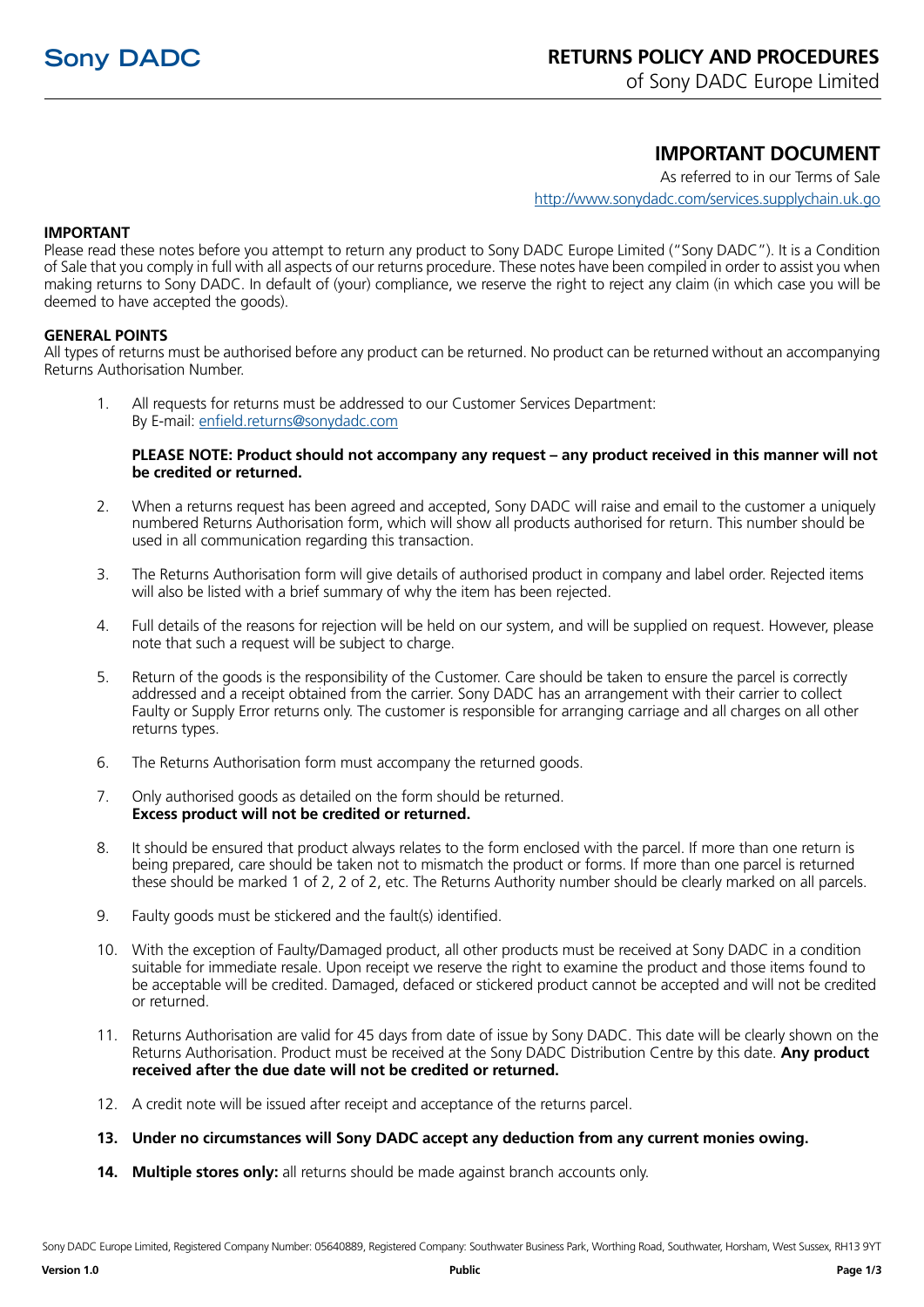# **PROCEDURES**

Returns fall under the following headings:

| <b>Authorised</b>    | Sale or Return<br>Special Arrangement with Label                                                                                                                                                                                                                                                                                                                                                           |
|----------------------|------------------------------------------------------------------------------------------------------------------------------------------------------------------------------------------------------------------------------------------------------------------------------------------------------------------------------------------------------------------------------------------------------------|
| Faulty               | Goods with a manufacturing defect                                                                                                                                                                                                                                                                                                                                                                          |
| <b>Privilege</b>     | Where a percentage of the value of certain lines entitles you to return goods up to this value                                                                                                                                                                                                                                                                                                             |
| <b>Supply Errors</b> | Duplicated: where the same order is received twice<br>Input Errors: where the wrong catalogue number or quantity appears on your advice note<br>Picking Errors: where the advice note carries the correct information but the goods or<br>quantity received do not match<br>Damaged: where goods are received with damaged packaging. However please note that<br>we do not provide free replacement cases |

## **'AUTHORISED' RETURNS PROCEDURE**

Returns fall under the following headings:

- 1. Contact our Customer Service Department and request a Returns Authorisation for an Authorised return.
- 2. You will be asked for details of the product to be returned. The Authorisation request will be sent to the relevant label for approval and confirmation as to whether or not you are entitled to return the product.

## **3. You must not return any product at this stage.**

- 4. A Returns Authorisation form will be raised carrying pre-printed details of catalogue numbers and quantities which you may return. Only these catalogue numbers will be accepted and the authorised quantities must not be exceeded. Excess items will not be credited or returned. Please do not return items advised as rejected on your Authorisation form.
- 5. Pack and despatch through your nominated carrier your parcel to arrive before the "valid until" date on the form, ensuring a copy of the form is enclosed.
- 6. All product must be received at Sony DADC in a condition suitable for immediate resale. Upon receipt we reserve the right to examine the product and those items found to be acceptable will be credited. Damaged, defaced or stickered product cannot be accepted and will not be credited or returned.
- 7. The credit value will be calculated on confirmed sales made up to your account of that catalogue number and this will include those items supplied with differing discount levels.

# **'FAULTY' RETURNS PROCEDURE**

Returns fall under the following headings:

- 1. In the event of a manufacturing fault, complete a Faulty Product sticker indicating details of the alleged fault and attach to the item.
- 2. Contact our Customer Service Department and request a Returns Authorisation for a Faulty return.
- 3. Give details of the product that you have found to be faulty. Product that has been deleted for more than six months or from a label now with another distributor will not be eligible for return.
- **4. You must not return any product at this stage.** The Returns Authorisation number will appear on your Returns Authorisation form and will be referred to on your credit note.
- 5. An authorisation form will be raised carrying pre-printed details of catalogue numbers and quantities which you may return: only these catalogue numbers will be accepted and the authorised quantities must not be exceeded. Excess items will not be credited or returned. Please do not return items advised as rejected on your Authorisation form.
- 6. Pack and make ready your parcel for despatch ensuring a copy of the form is enclosed. Contact your local DHL depot quoting the Returns Authorisation number, who will collect the parcel and deliver to Sony DADC Distribution Centre at Sony DADC's expense.

Sony DADC Europe Limited, Registered Company Number: 05640889, Registered Company: Southwater Business Park, Worthing Road, Southwater, Horsham, West Sussex, RH13 9YT